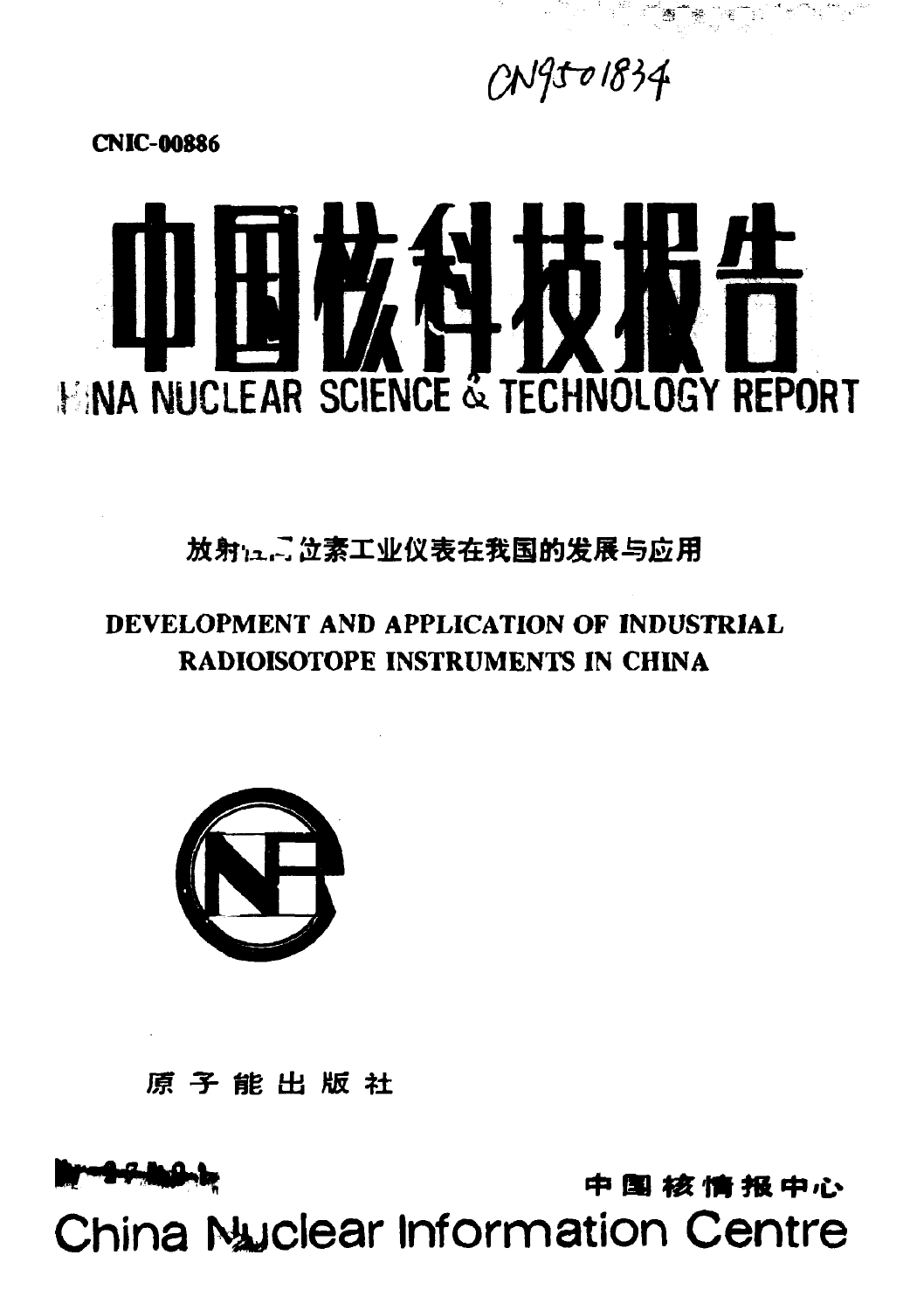

吕延晓:中国核情报中心高级工程师,中国同位 素与辐射行业协会副秘书长。1962年毕业于清 华大学故射化工系。

Lü Yanxiao; Senior engineer of China Nuclear Information Centre. Deputy secretary general of China Isotope and Radiation Association. Graduated form Department of Radiation Chemical Engineering Tsinghua University in 1962.

 $\hat{\boldsymbol{\gamma}}$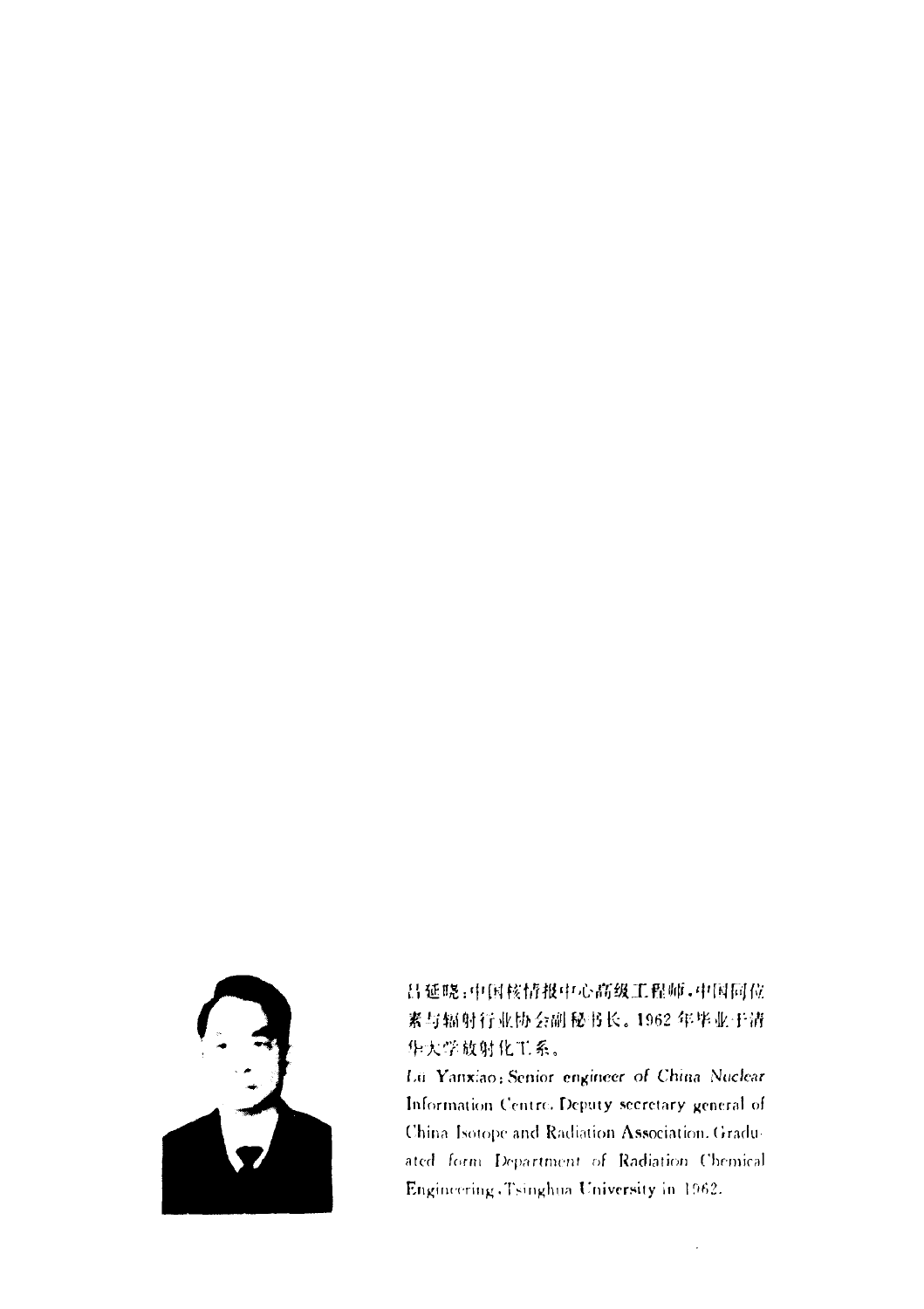# 放射性同位素工业仪表在我国的发展与应用

#### 吕延晓

(中国接情报中心,北京)

## 摘要

放射性同位素仪表目前在我国被视为一种监测,控制和自动化 手段。特别是以放射性同位素仪表为基础而形成的核控制系统 (NCS) 在工业过程现代化与最佳 ft 中发挥着越来越重要的作用。在 简要回顾我国近十年来,放射性同位素仪表开发与应用的历史之 后,着重叙述了放射性同位素仪表的发展现状及其应用实例。指出, 放射性同位素仪表的工业应用取得了技术与经济效益,而仪表大身 也已作为一类商品出现在市场。预计随着我国国民经济的高速增长. 工业界对放射性同位素仪表将有更大的需求,以加速传统工业的技 术改造和技术进步.并建立起生产技术密集型严品的高技术严业。今 后有必要加强放射性同位素仪表的研究开发,以推进国产仪表的升 级换代,同时满足我国现存较为普遍的中小型企业对低成本仪表的 需求。

In the case of the contract of the company of the company

" I I " II

<sup>I</sup> II '"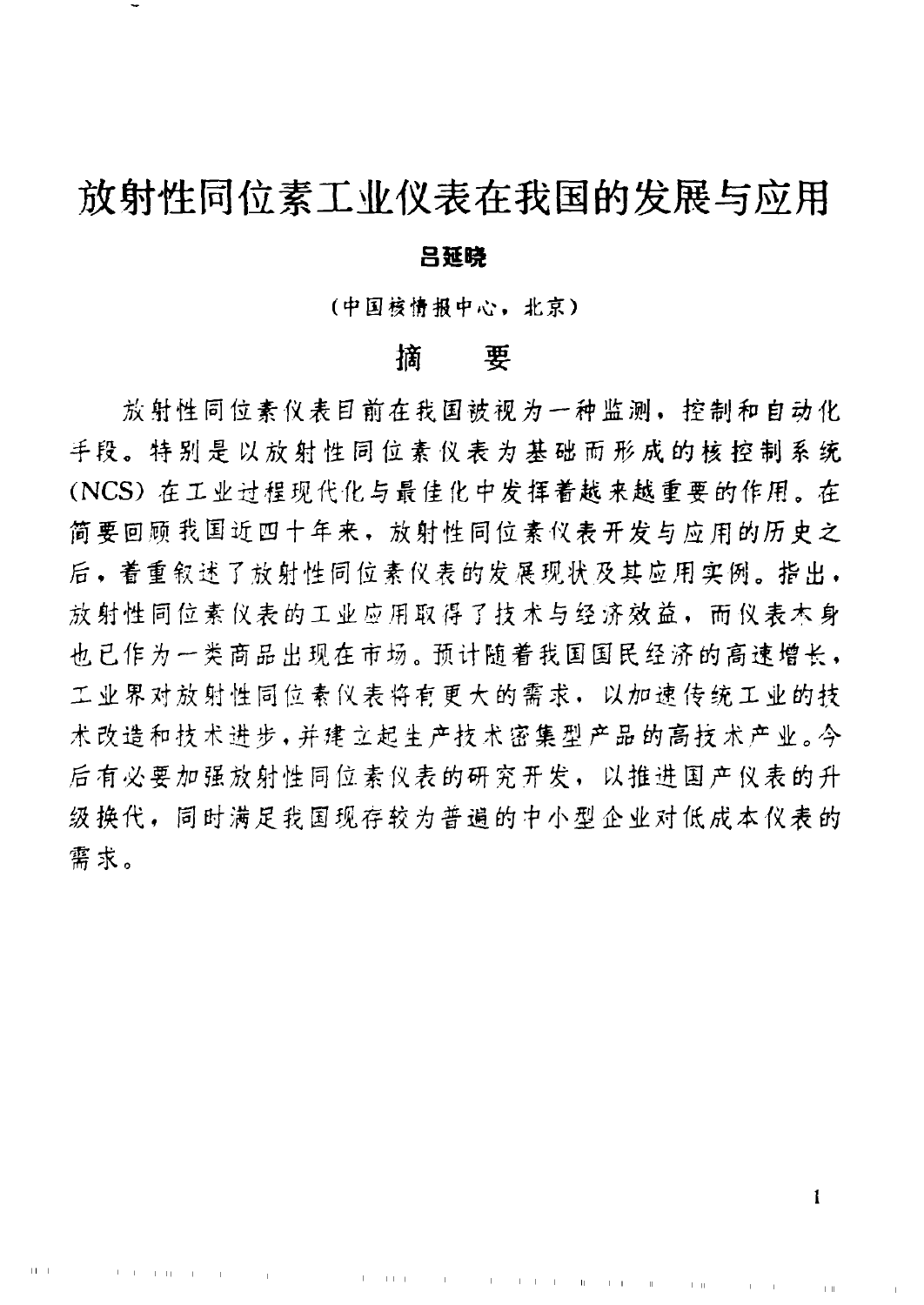# DEVELOPMENT AND APPLICATION OF INDUSTRIAL RADIOISOTOPE INSTRUMENTS IN CHINA

Lii Yanxia

#### (CHINA NUCLEAR INFORMATION CENTER)

### **ABSTRACT**

Industrial radioisotope instruments are emerging as advanced monitoring, controlling and automation tools for industries in China. Especially the on-line analysis systems based on radioisotope instruments. referred to as nucleonic control systems (NC凹. have more and more important role in the modernization and optimization of industrial processes.

Over nearly four decades significant progress has been made in the development and application of radioisotope instruments in China. After a brief review of the history of radioisotope instruments, the state of the art of this kind of instruments and recent examples of their applications are given. Technical and economic benefits have resulted from the industrial applications of radioisotope instruments and the sales of products of their own in marketing. It is expected that along with the high speed growth of national economy, there will be greater demand for radioisotope instruments and nucleonic control systems in Chinese industry to pnr mote the technological transformation and progress of traditional industries and to establish high-tech industries with technology-intensive products. Sustained efforts for the research and development of radioisotope instrument should be made to upgrade domastic instruments and to satisfy the needs of the smaller scale industries more common in China for low cost systems.

### INTRODUCTION

Through the efforts over nearly 40 years the distinguishing features of radioisotope instruments have gradually been recongnized by industries in China. Nowadays radioisotope instruments, in particular on-line analysis systems referred to as nucleonic control systems (NCS) are emerging as advanced monitoring. controlling and automation tools in various sectors of industry  $[1]$ .

The degree to which any technique progresses depends on by how much it ad-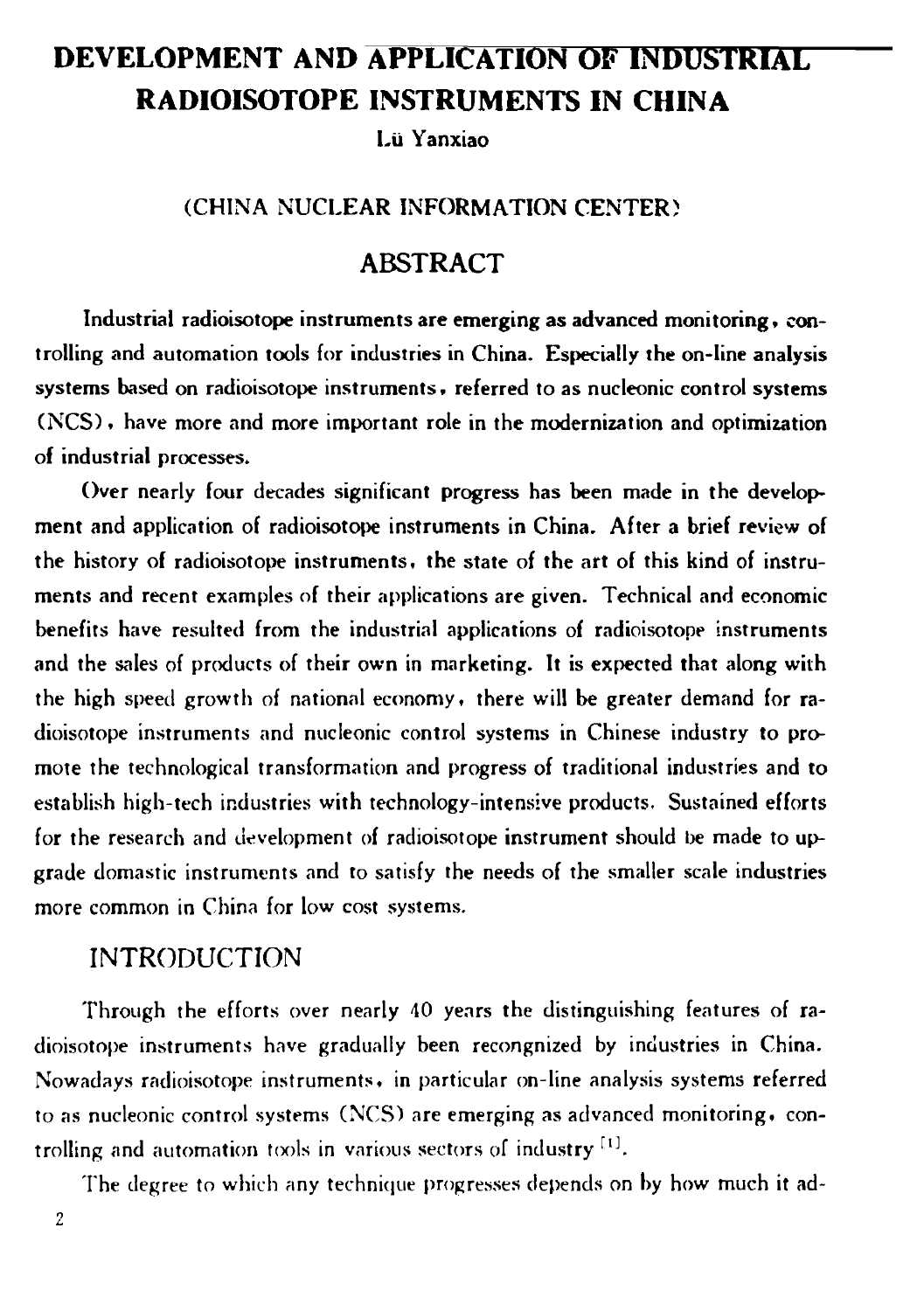vantages outweigh its disadvantages in the face of competing techniques. The basic principles of industrial applications of radioisotope instruments are to acquire information from analysis, gauging and inspection through the interaction of radiation with matter. The unique attributes of nondestructive and non-invasive measurements and the operations of radioisotope instruments provide new opportunities for industrial applications in comparison with conventional methods. Radioisotope instruments possess a great deal of well known advantages including rapidity, relative simplicity of use and in some case, the possibility of application to severe environment where no other instruments or methods can be used. In addition, radioisotope instruments and NCS can be installed on site without disrupting the existing production line and without affecting the technological process for real time measurement and control in industry. These characteristics of radioisotope instruments make them to be suitable tools for promoting technological transformation of traditional industries and accelerating technical progress in industrial production with higher quality products, better utilization of energey, raw materials and plant, and minimization of wastage. Radioisotope instruments and NCS themselves are a category of technology intensive products in high-tech industries.

#### DEVELOPMENT OF INDUSTRIAL RADIOISOTOPE IN- $\mathbf{1}$ STRUMENTS IN CHINA

Industrial radioisotope instruments have been developing as a part of nuclear program in China. The history of radioisotope instruments can be devided into three periods  $^{22}$ :

(1) From the late 1950's to the early 1960's was the pioneer period. During that period intense research was concentrated on nuclear detectors and nuclear instruments including some instruments for uranium resouces exploration. There were some imported radioisotope instruments (e. g. gamma radiographic equipments) and simplest gamma relays at home for the early industrial applications;

During the period from the middle 1960's to the middle 1970's on the  $(2)$ basis of domestic supply of electronic components and radioisotope sources the ability in designing and manufacturing nuclear instruments was considerably improved with the accumulation of experience. The performance of nuclear instruments were also considerably improved by using transistor, digital display and scintillation detector instead of electronic tube, analogue display and G-M tube. In that period the radioisotope gauges started to be ready to come into wide use in industries;

Since the middle 1970's the adaptability of radioisotope instruments has  $(3)$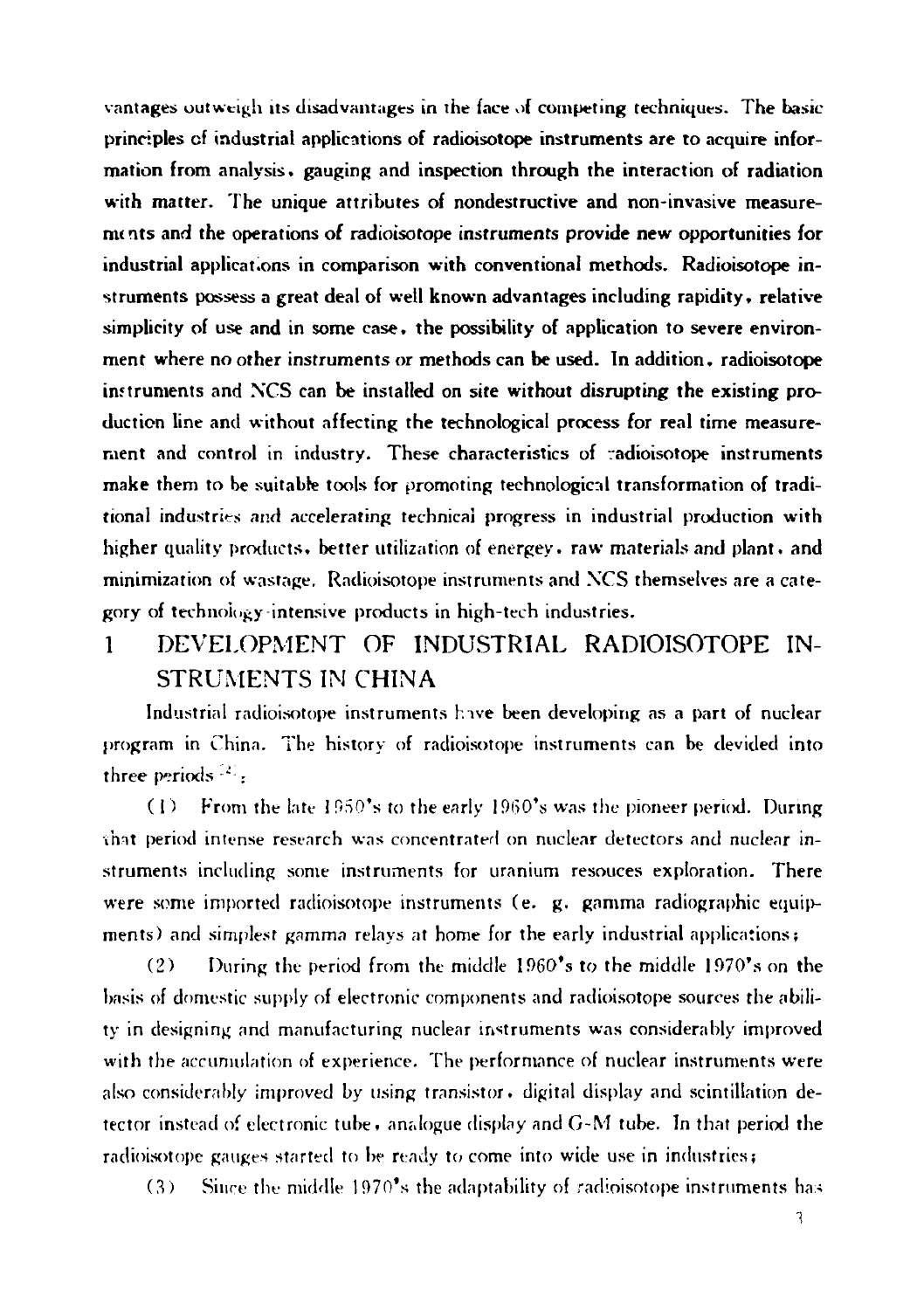been further improved by using microprocessors and computers with integrated circuits providing a large signal processing and data handling capacity. It is more important that up to the 1980's the strategic shift of China's nuclear program towards the service to the national construction and the improvement of people's life gave an impetus to the rapid progress of radioisotope instruments and opened up broad prospects for their industrial applications in China.

The growth in the total number of radioisotope instruments installed in industries in China is clear proof of technical and economic benefits derived form their application during the period over nearly 20 years (Fig. I). It is estimated that at present there are more than 10 000 sets of radioisotope instruments or NCS sysιms. including level gauges. thickness gauges. density gauges. nuclear weigh scales. moisture content gauges. coal ash monitors. nuclear well logging devices. X-ray fluorescence analyzers. gamma radiographic equipment. static eliminators and so on. to be used in various industrial sectors throughout the country  $[3]$ . Some of them are domestic products. which include micro-computers with Chinese language software system in many cases.

According to rough statistics there are more than 50 establishments including companies. forctories. institutes. universities. industrial enterprises. etc. which have been developing and manufactaring 40 different kinds of nuclear instruments and several series of industrial radioisotope sealed sources. Among them the largest one is the China National Nuclear Corporation (CNNC) (the former Ministry of Nuclear Industry). *CNNC* provides varieties of nuclear detectors, nuclear instruments. and radioisotope sealed sources for industrial users. The products of CNNC in these fields are worth about US 10 millions annually with a yearly growth rate of 15 percent  $\mathbb{R}^2$ . At present time more attention is given to the development of current domestic instruments to improve the stability and reliability of their performance in severe condition of industrial actual field and to become an industry-scale products for commercialization.

Up to the present. most of imported complete sets of industrial equipment have been attached by radioisotope instruments. For instance, the earlier introduction of *NCS* attached to 1700mm rolling mill Wuhan Iron & Steel Works imported from Germany can go back to the 1970's. Nowadays more and more foreign companies are interested in setting joint ventures in China to upgrade and develop the radioisotope instruments and NCS systems for industrial applications.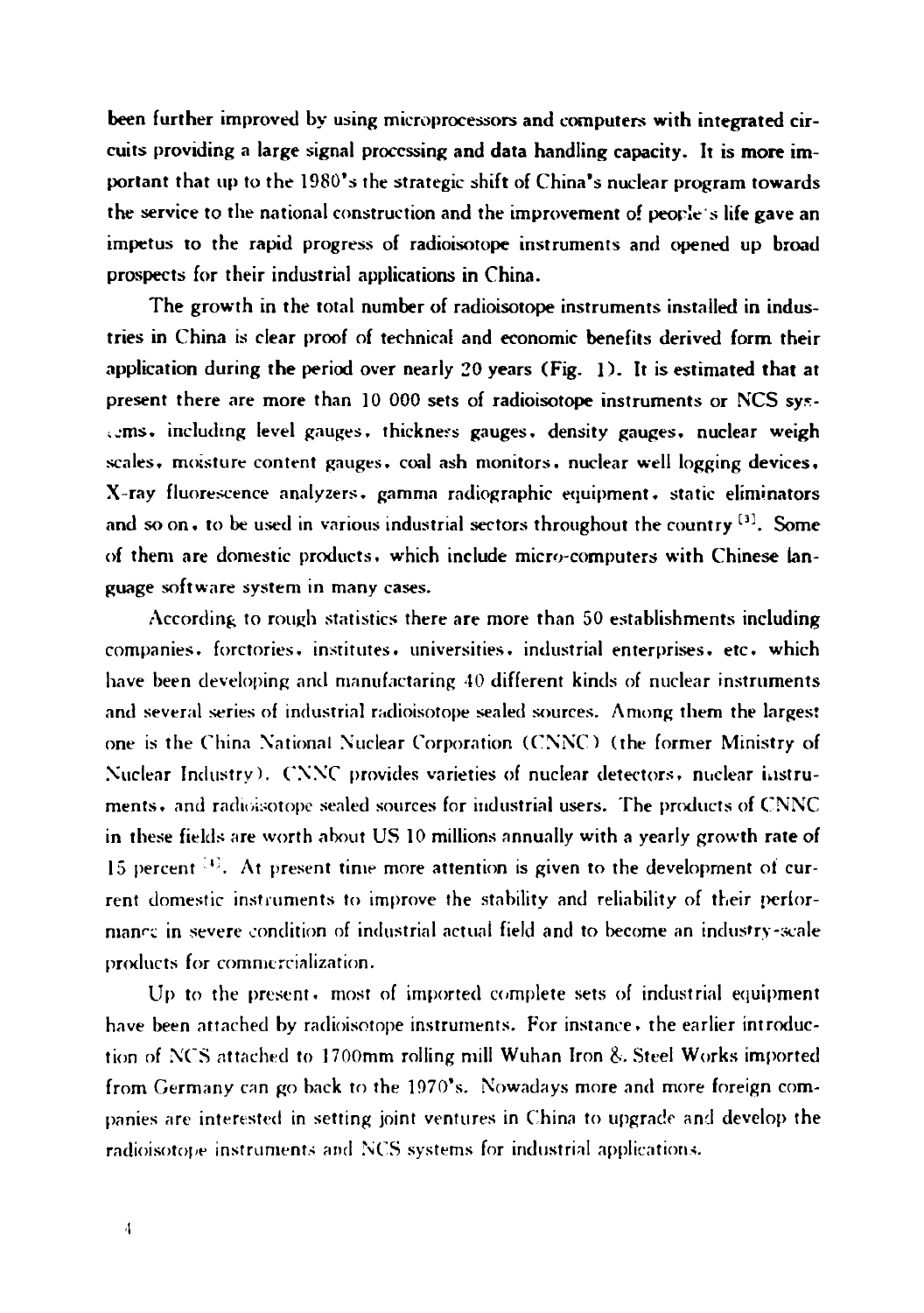

Fig.1 Growth in the total number of radioisotope instruments during the period over the past two decades

#### CURRENT EXPAMLES OF RADIOISOTOPE INSTRUMENTS  $\overline{c}$ FOR INDUSTRIAL APPLICATIONS

In recent years rapid growth of economy in China has demanded for increasing applications of industrial radioisotope in truments. In fact, all varieties of radioisotope instruments have almost been applied to various industrial sectors. Some of them have been on an industrial scale used in many main plants throughout the country (Table 1). More and more Chinese entrepreneurs have recognized that the appropriatness of radioisotope instruments in industries can get significant technical and economic benifits compared with other non-nuclear methods.

#### 2.1 Gamma relay and radioisotope level switch

1.11.11

Gamma relays (or level switch) are the simplest radioisotope instruments, which act as on-off switches in response to the intensity of Y-rays. These gauges are often used to monitor the level and position of materials in a tank or a vessel with the convenience of installation and maintenance. Several gauges can also be combined to form an interlock equipment for coke oven. To this day, gamma relays remain by far the widespread applications in industries. It is estimated that there are more than 3000 sets of this kind of gauges to be used across the country for material seal controlling of shaft kiln in cement industry to get rid of dangers

 $\pm\pm$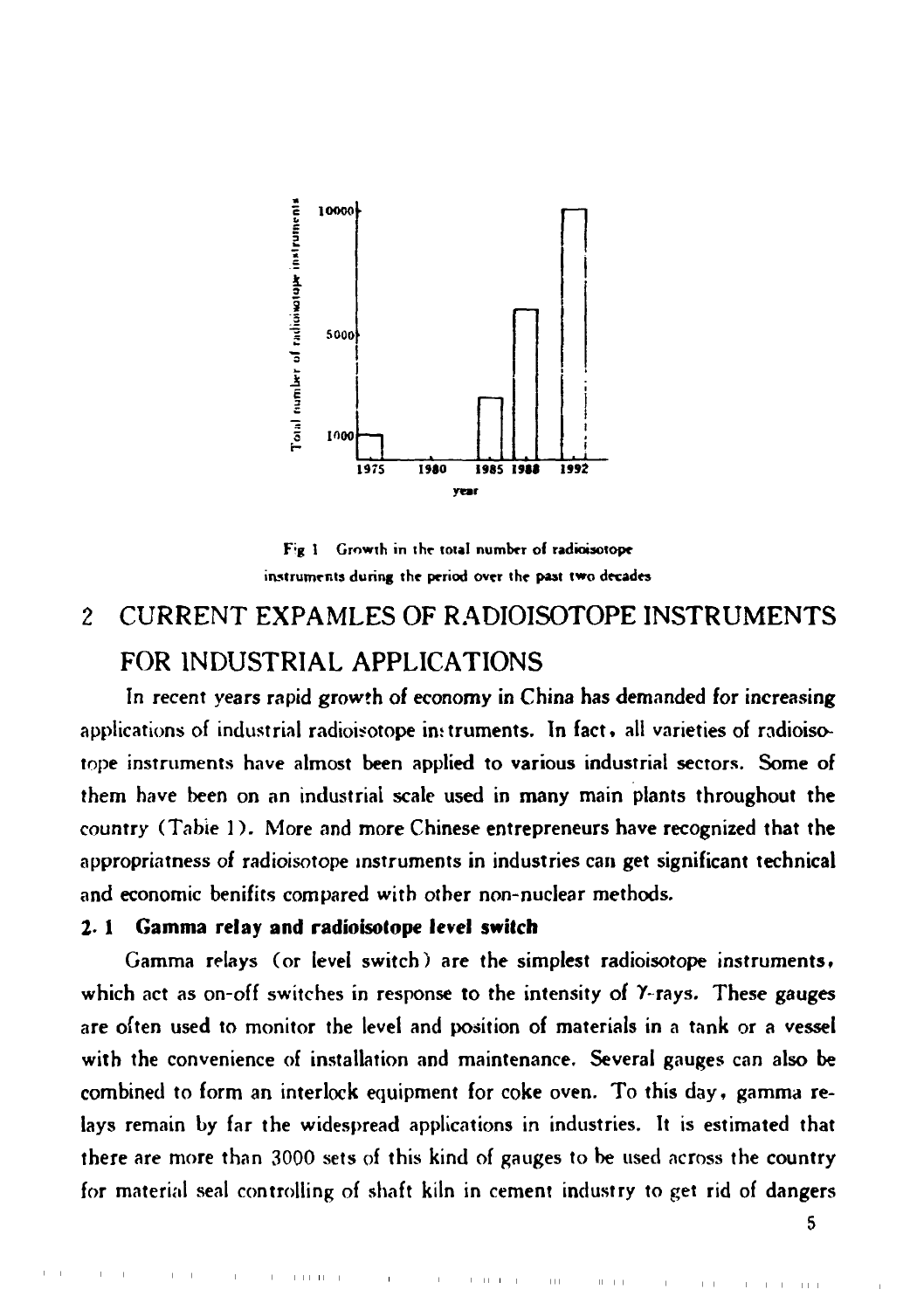due to the empty materal and wind leakage for safety in production. According to the statistics in 36 cement mills, the benifits obtained by using level gauges are to increase output of cement on the average by  $30\%$ . In chemical plants and iron & steel works the alignment of several gamma relays are being used to realize a pusher inter-lock for coke oven. In Kunming Sodium Polytriphosphate Plant (KMSTPP), Yunnan Province, there are 180 sets of level gauges for montoring and controlling the raw material production of detergent <sup>55</sup>.

#### 2.2 NUCLEAR WEIGH SCALE

Nuclear weigh scale is a continuous conveyor belt weigher based on the noncontact principle of Y-ray absorption to monitor and control mass flowrate for bulk

|  | Table 1 Main applications of radioisotope instruments in various industries in China |  |  |  |  |  |
|--|--------------------------------------------------------------------------------------|--|--|--|--|--|
|--|--------------------------------------------------------------------------------------|--|--|--|--|--|

| Radioisotope instrument    | Industry                                       |  |  |  |  |
|----------------------------|------------------------------------------------|--|--|--|--|
| Thickness gauge            | iron & steel, paper-making, textile,           |  |  |  |  |
|                            | chemical, non-ferrous metal, civil engineering |  |  |  |  |
| Level gauge                | iron & steel, chemical, cement                 |  |  |  |  |
| Density gauge              | mining - iron & steel - chemical - cigarette   |  |  |  |  |
| Moisture content gauge     | iron & steel, civil engineering                |  |  |  |  |
| Weigh scale                | cement, coal, chemical, iron & steel, power    |  |  |  |  |
| Composition analyzer gauge | cement, petroleum, mining, non-ferrous metal   |  |  |  |  |
| Well-logging device        | petroleum, coal, mineral                       |  |  |  |  |
| Radiographic equipment     | power chemical petroleum machinery             |  |  |  |  |
| Smoke detector             | factories, shops, high-buildings, offices,     |  |  |  |  |
|                            | stores for various industries                  |  |  |  |  |
| Static eliminator          | printing, rubber, textile, plastic, paper      |  |  |  |  |

material on line. Domestic products of nuclear weigh scale with specially designed large Volume gas-filled ionization chamber include such features as simple structure easy installation, stable performance and minimum maintenance, and become an important component of NCS. During the early stage, nuclear weigh scales were mainly for monitoring individual material transported by the conveyer. Later these gauges synted to be realized continueous on-line measurement of coal,  $\csc \cdot$ ore, salt, sintered material for blast furnace, clinker at high temperature in cement plant respectively on various conveyors including belt, spiral, chain plate, chain bucket, scraper and double tube reamer. The accuracy was within  $\pm 1\%$  in all cases. Recently, a new type of nuclear weigh scale with automatically burdening sys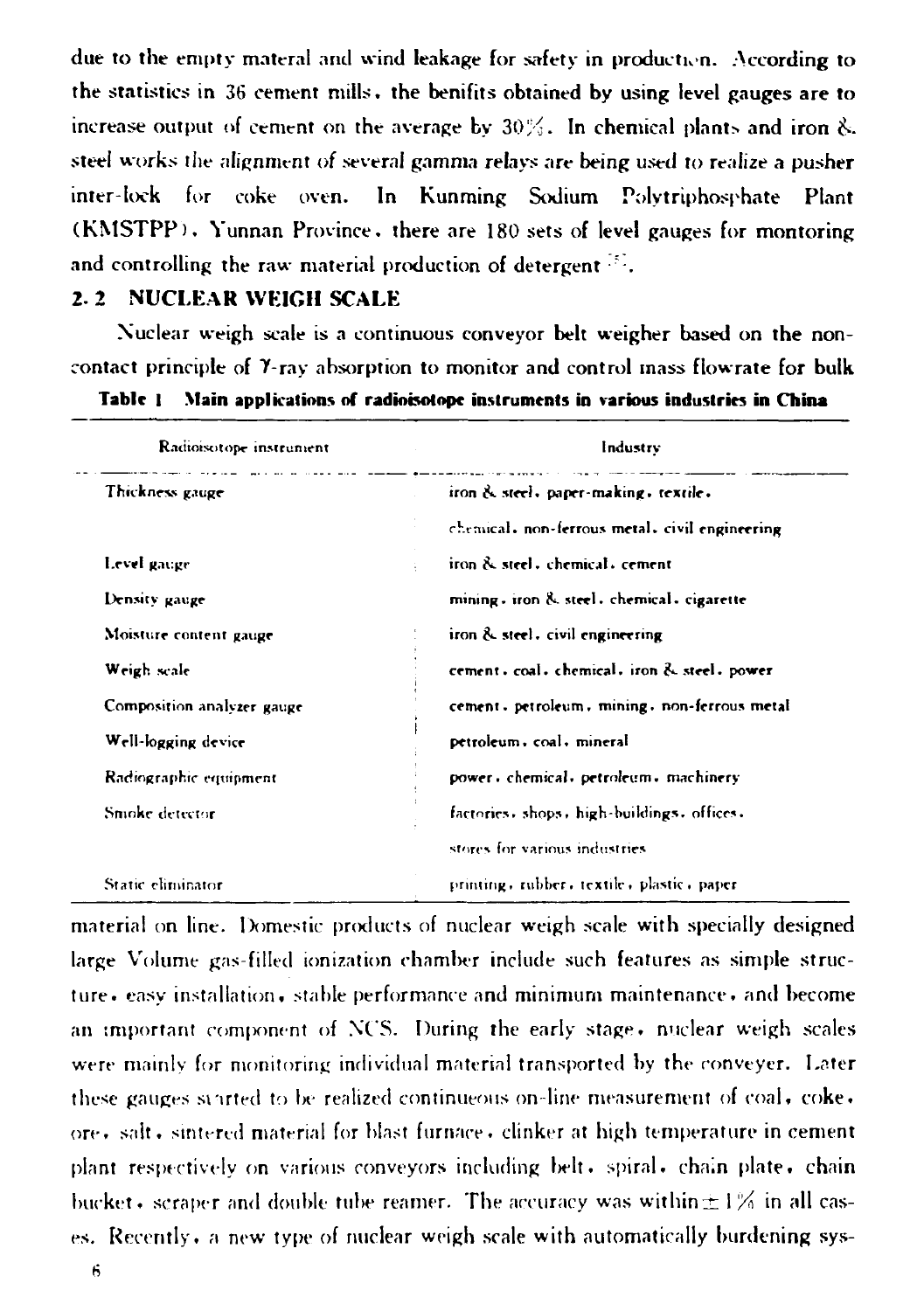tem has been succesefully developed for real time measurement and control of the mass flowrate of various materials to make the materials burdened according to speeific proportion. The domestic systems of nuclear weigh seale have been widely accepted and operated in many sectors of industry  $^{[3]}$ . It is estimated that there are about 3000 sets of nuclear weigh scale in use throughout the country.

#### 2. J Nudear well-logging device

Among the borehole geophysics. nuclear well logging has become a routine tool for locating and evaluating deposits of oil. gas. coal. uranium and other nonferrous metal minerals. The use of nuclear well-logging methods such as natural gamma. gamma-gamma. neutron-gamma. radiotracer. etc. in the oil fields is well known. Recently progress in spectral measurements of gamma rays induced by neutron has been able to provide better information in oil well to solve complex problems. There are several hundreds of well-logging teams in the oil-fields across China providing nuclear well-logging service with testing about 10 000 well-times per year for the exploration and exploitation of oil to determine the lithology surrounding a borehole. its porosity and the presence of hydrocarbons.

#### 2. 4 Coal ash monitor

The ash (mineral) content of coal is a very important parameter for coal production and consumption. It can he most simply determined by gamma ray techniques based on the fact that the effective atomic number of ash is greater than that of coal matter. Early work placed emphasis on the development of coal ash gauge with <sup>233</sup>Pu as gamma ray source to determine ash composition for the coal with high Fe content. There are on-line ash gauges based on the back scattering of 60 KeV  $^{241}$  Am gamma rays to determine coal ash content in advanced coal preparation plants in China. Recently, the new generation of domestic ash gauges with dual energy gamma ray transmission (DET) is being developed on the basis of combining measurements of the intensities of narrow beams of low and high energy gamma rays transmitted through the coal for industrial practice. Introduction of radioisotope ash gauge is of great importance since the annual output of coal in China. is now about  $1/2$  billion tonnes ranking first all over the world.

#### $2.5$  Gamma radiography

Indnstrial gamma radiography using radioisotopes (e. g. K<sup>o</sup>Co. <sup>152</sup>Ir. <sup>159</sup>Yb.  ${}^{176}$ Tm. etc.) is one of the most important nondestructive testing (NDT) methods to detect defects of nontransparent material or apparatus or to discover their internal structure. The development of  $\overline{\text{NDT}}$  systems for industrial gamma radiography has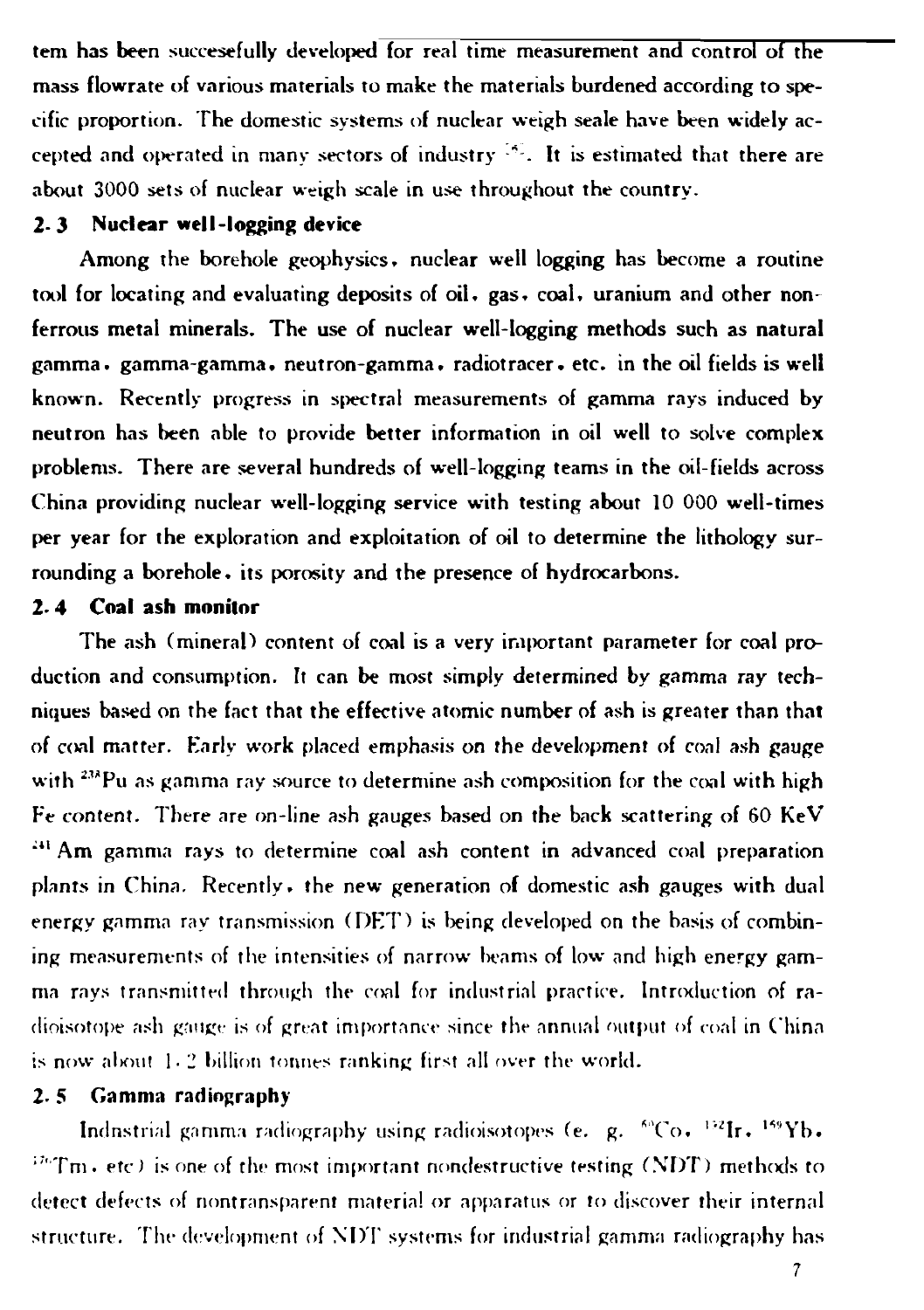lead to the domestic radiographic set-up with S-shaped channel containers of depleted uranium shielding  $192$  Ir source from outside. The systems are gammagraphic equipments which could be held in one hand and need no supply of electricity and water for producing radiograph. It is estimated that there are about 500 units of gamma radiographic equipment with  $^{132}$  Ir for intensive use in various industries throughout the country. Economic benifits are considerable from practical performance of gamma radiography, especially from the panoramic exposition to pressure vessels and pipelines for checking all types of welds. The similar effect can be for inspection of not easily accessible position in a complex construction with small dimentional radioactive source.

#### 2.6  $X$ -ray fluorescence (XRF) analyzer

The radioisotope XRF systems are suitable for on-site assay of mineral samples and for on-line analysis and control of production process due to such features of the systems as compactness, simplicity, reliability and so on. In resent years there have been several sorts of XRF analyzer and other element composition gauges to be developed in succession for exploration of gold and copper ores. for determing Ca. Fe. Si and Al in cement and rare earth elements in mineral. and for analysis of an economically important mineral deposit-FeMn nodule in the sea bed.

By the way. an on-line prompt gamma neutron activation analysis (PGNAA) system with  $^{252}Cf$  source was successfully developed and used in two aluminium plants in China. This was a positive effect in terms of both technical and economic benefits.

It is worth mentioning that smoke defectors with <sup>241</sup>Am are extremely sensitive to very small amounts of smoke for fire-alarm and contribute to increasing assurance of public safety. Such detectors being in wide use in factories, stores and high buildings are produced with the yield of over 200 000 sets every year in China. Other radioisotope appliance, the static eliminators with <sup>210</sup> Po or <sup>238</sup> Pu have been used for ten years in such industries as printing, paper, film, plastic, rubber,  $c$ amera, light guide fiber, textile, package, etc.

## 3 TYPICAL APPLICATIONS OF NCS IN INDUSTRIAL PROCESSES

 $NCS$  is the refined embodiments of extension and expantion of radioisotope instruments in industrial processes. It involves highly sophisticated development of peripheral techniques such as nuclear, microprocessing and automatic techniques.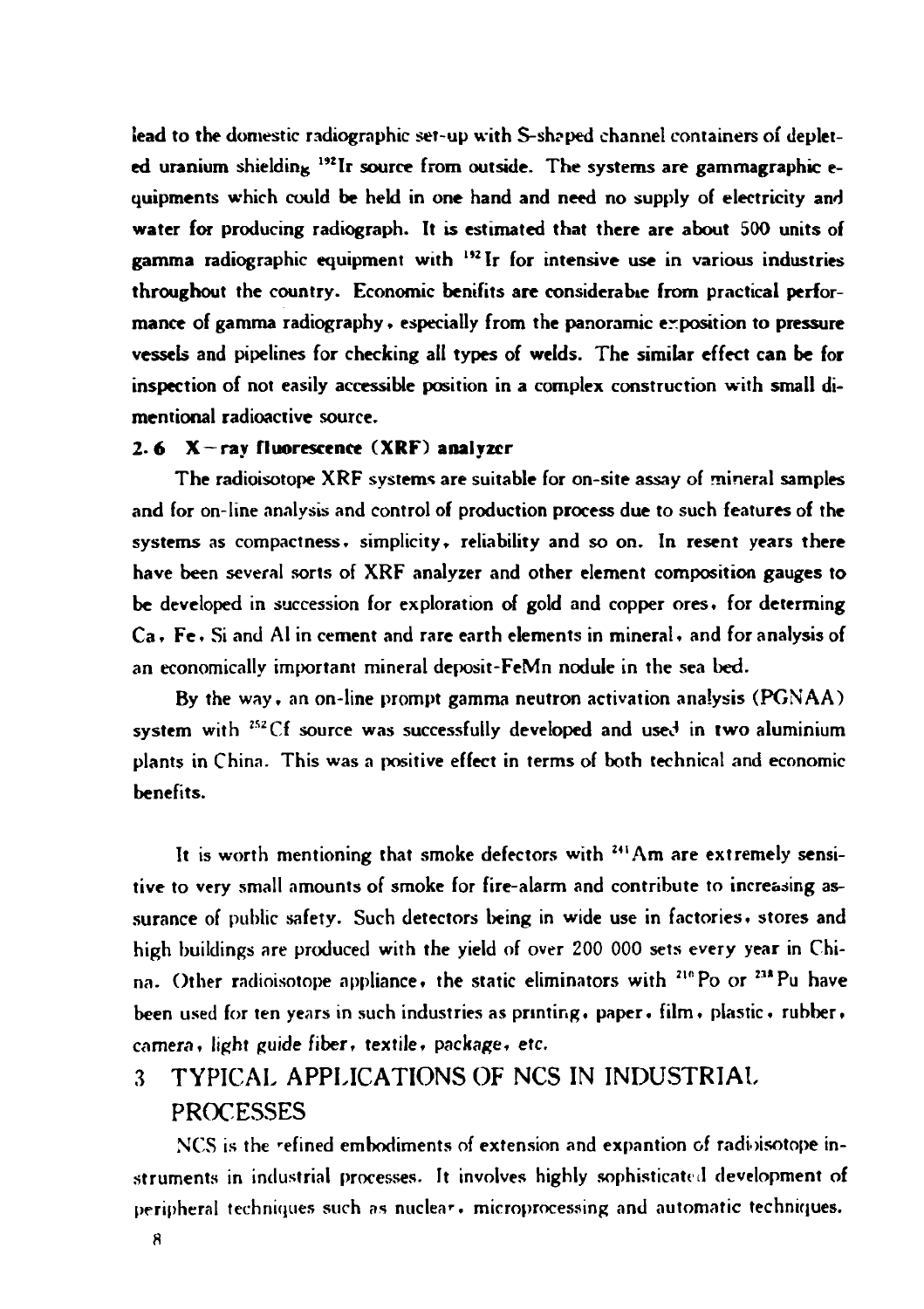In general terms, the principal functions of a NCS system are

- $-$ to measure instantaneously and accurately the key parameters in a manufacturing process with radioisotope instruments for operators to monitor it;
- to feed back immediately the information for continuous real time control of the process by means of on-line analysis bassd on converting the measurements to electrial signals which are used to readjust the parameters to predetermined optimum values:
- to provide the data useful for the management of operation, production and quality control. In practical terms NCS results in enhanced quality through closer tolerance control and improved economics of operation through reduced product wastage and more efficient energy use.

#### $3.1$  Iron  $8.$  steel industry

NCS for cold - and hot-making process in iron and steel plants is successful at controlling and monitoring product thickness of steel plate on the mills such as hot strip mill. Economic benefits have been obtained owing to the reduction in thickness variation, decrease in maintenance costs and increase in production through NCS. In blast furnaces and sinter plants, the burdening systems of NCS can guide material charging, distributing and discharging to achieve automatic burdening and hance continuous production, and further, the efficiency of blast furnaces can be greatly enhanced under controlling the moisture content of the coke fed into the furnace by NCS. Another example is the dramatical reduction of surplus material in continuous casting through computer control. The application of NCS to the steel industry in China has been increasing. According to recent statistics, there are about 400 sets of NCS including level gauge, moisture gauge, nuclear weigh scale, density gauge • thickness gauge • content analyzer • aligning gauge • slob position detector, continuous level gauge, coating weight mass gauge (Table 2).

Baoshan Iron & Steel Complex (" BS" in Table 2), Shanghai, is the largest and the most modernized complex in China, whose equipment was imported from abroad. The varieties of NCS attached to the equipment are playing a very important and, in some cases, an indispensable role in on-line measurement and real time control for a continuous production process. Recently the domestic products have become a part of NCS in the Complex's plants.

#### 3.2 Paper-making industry

that is a straightful contract that the contract of the contract of the

The basic effect of NCS in paper-making mills is the optimazing raw material and energy consumption through the measurement of the thickness and moisture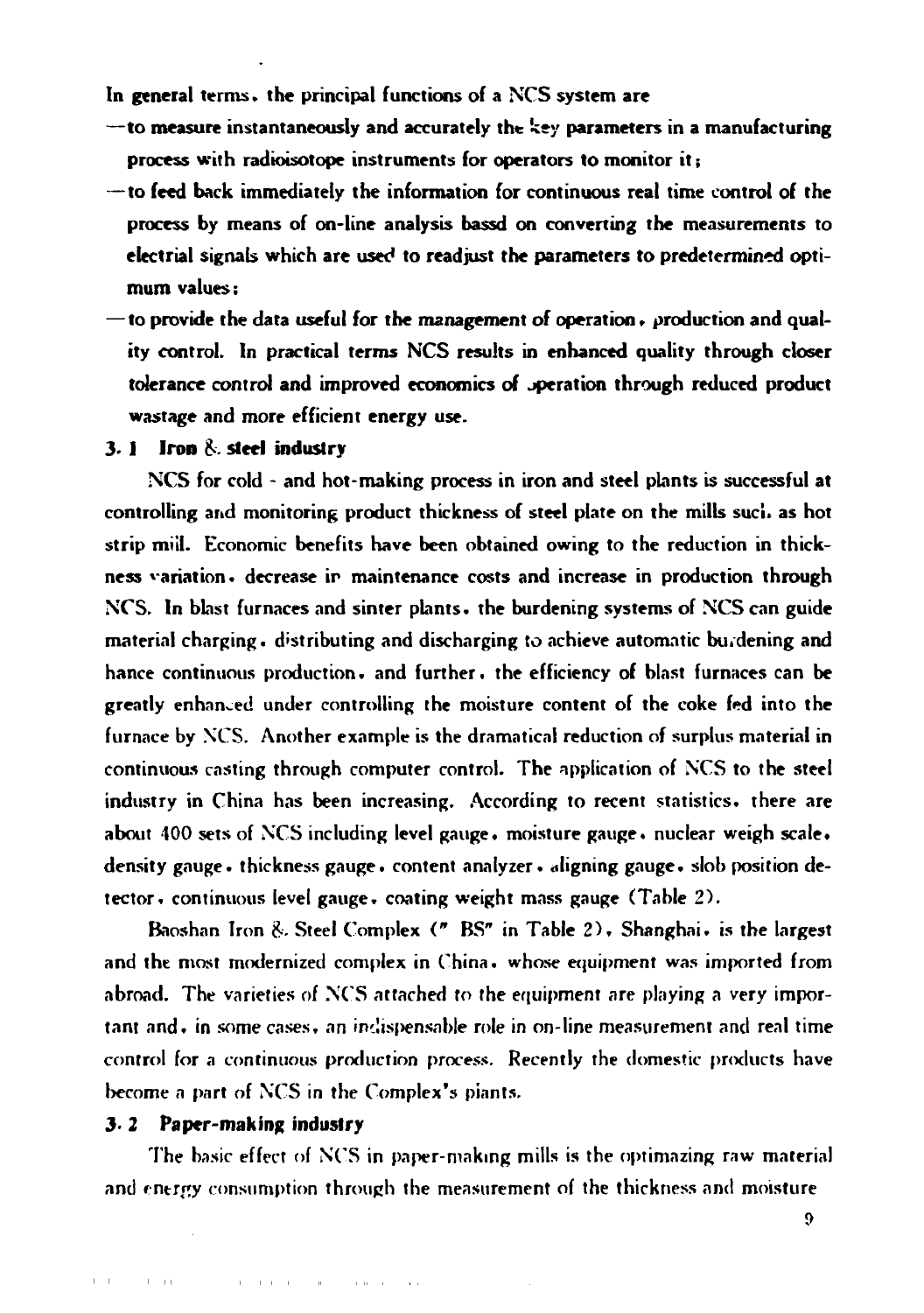| Contents of            | Name of iron & steel plant + |                         |                  |                  |              |                     |    |                |
|------------------------|------------------------------|-------------------------|------------------|------------------|--------------|---------------------|----|----------------|
| <b>NCS</b>             | BS.                          | BТ                      | SG               | PZH              | AS           | WH                  | TS | CQ.            |
| Level gauge            | 22                           | 10                      | 8                | 4                | 5            |                     | 70 | $\overline{c}$ |
| Moisture gauge         | 9                            | $\overline{\mathbf{4}}$ | $\boldsymbol{z}$ | $\ddot{\bf{4}}$  | $\mathbf{z}$ | $\ddot{\mathbf{4}}$ |    | 4              |
| Nuclear weigh scale    | $\overline{2}$               | $\mathbf{2}$            | 4                |                  |              |                     | 6  | 2              |
| Density gauge          | $\overline{c}$               |                         |                  |                  |              |                     |    |                |
| Thickness gauge        | 21                           | 17                      | 14               |                  | 8            | 42                  |    |                |
| Content analyzer       |                              | $\overline{2}$          |                  |                  |              | 13                  |    |                |
| Aligning gauge         | 6                            | 8                       |                  | $\boldsymbol{2}$ | 4            |                     |    |                |
| Slob position detector | 15                           |                         |                  |                  |              | 18                  |    |                |
| Continuous level gauge | 1                            |                         | 16               |                  | 12           |                     |    | 1              |
| Coating mass gauge     | 1                            |                         |                  |                  |              |                     |    |                |
| Total                  | 77                           | 45                      | 44               | 10               | 31           | 77                  | 76 | 9              |

Table 2 The applications of NCS in main iron  $\&$  steel plants in China (number of set)

\* BS n Shanghai)

BT (in Baotou, the Inner Mongolia Autonomous Region)

SG (in Beijing)

PZH (in Pang Zhihua, Sichuan Prov.)

AS (in Anshan, Liaoning Frov.)

WH (in Wuhan, Hubei Prov.)

TS (in Tangshan, Hebei Prov.)

CQ (in Chongqing, Sichuan Prov.)

content of paper to control average weight of paper and steam usage. Recently the application of NCS to paper-making industry has been popularized. It is estimated that there are about 200 sets of NCS used in large paper mills throughout the country, and half of them are domestic products. The benefits from NCS in paper-making are truly considerable with the result of increasing yield by  $10 \sim 15\%$ . Detail economic calculations have shown that the investiment for NCS can be recovered in less than one year. With the installation of NCS a paper mill of daily output 150 tons would produce qualified products with extra yied of 4520 tons each year. It is worth noticing that the annual output of paper is more than 17 million tons in nearly 600 paper mills in China, of which most are the smaller scale industries. Therefore. It is imperative to develope low cost NCS to satisfy the needs of regional smaller paper mills.

#### 3.3 Cement industry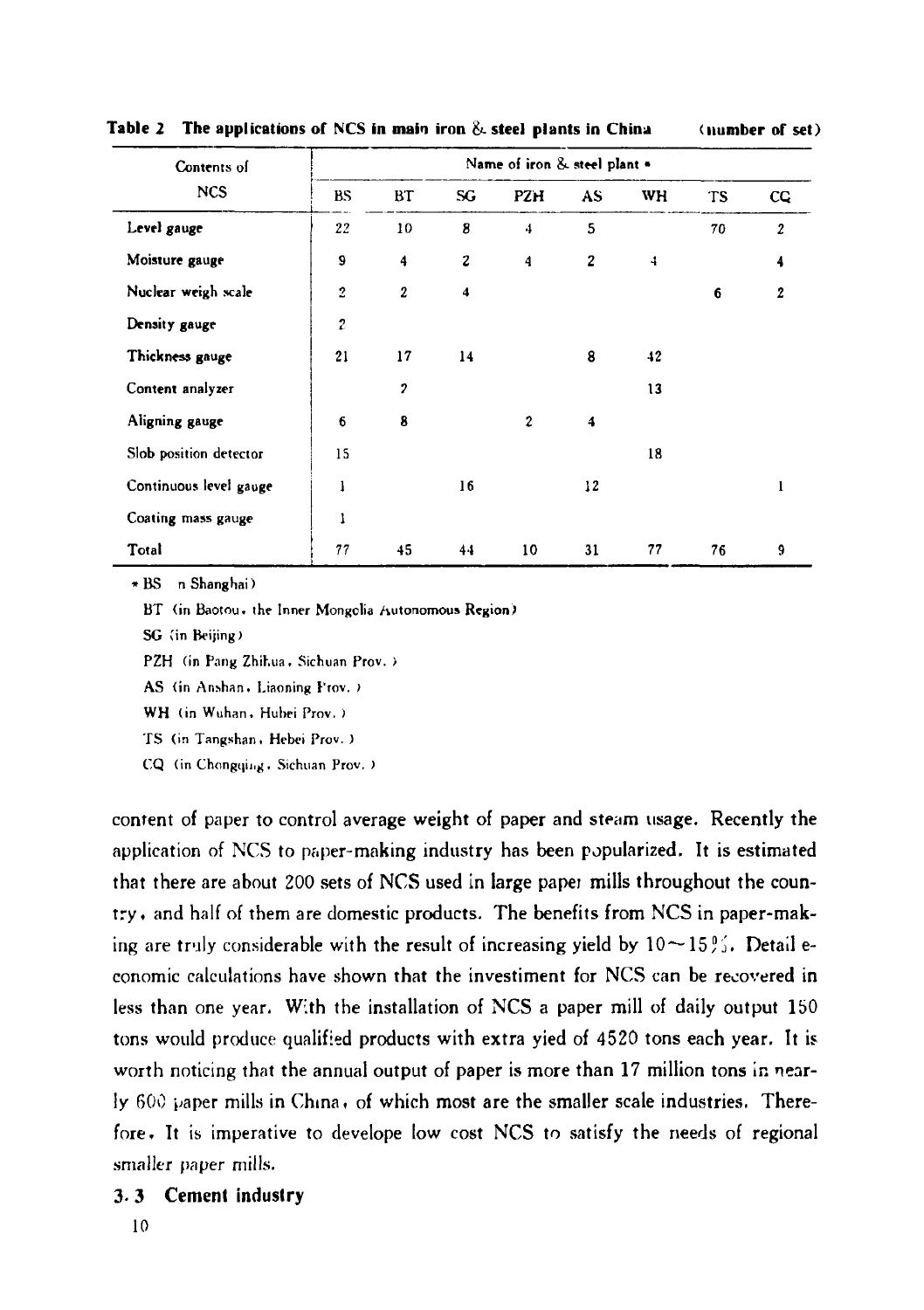Varieties of cement-NCS, including gamma relay , continuous level gauge. nuclear weigh scale. XRF analyzer and neutron activation analysis system have been used to improve the process of cement production, the quality of end product and the safety of production.

As mentioned above, the domestic systems with gamma relay, early developed for smaller scaie cement mills. have become popular in material seal control of shaft k<sub>il</sub> to get rid of danger with material empty and wind leakage. Up to now nuclear weigh scales with automatically burdening system are extansively used to burden limesione, clay, coal and iron powder to be fed to the grinding machine in cement mil!s. With the qualified rate of raw material increased from less than 30% to more than  $70\%$  by the cement-NCS, kiln operating condition would be improved and the clinker yield would increase. More and nlore cement-NCS with XPF analyzers and neutron activation analysis systems are put into the production practice for monitoring and controlling the content of raw materials to ensure the quality of end products in cement mills Though the application of NCS in cement industry is in progress. t.e next challenge is how to satisfy the great need of about 10 000 cement mills all over the country.

#### 3. 4 Civil engineering

In the field of civil engineering. nucleonic gauging systems are used to measure in situ density moisture content of such materials as soil, cement and asphalt, for instance , to monitor the impact of engineering works on soil moisture level and soil density over an extented period of time. There are domestic varieties of radioisotope instraments. such as portable and noving earth density moisture gauges. surface density gauges, neutron moisture gauges, etc. developed for the construction of highways. dam and large buildings in China. An important advantage of nuclecnic gauging systems is rapid and economical for measurement with reliability and repetitiveness in comparison to traditional techniques. It is particularly useful in regular-Iy monitoring the impact of engineenng processes.

#### 4 CONCLUSIONS

(1) The progress of radioisotope instruments and NCS, and their applications in industries depend greatly on the principle of national nuclear program and the development of social economy. Since the 1980's the strategical shift of China's nuclear program has provided broad prospects for the applications of nuclear technology, including radioisotcpe instruments in industry. Along with the high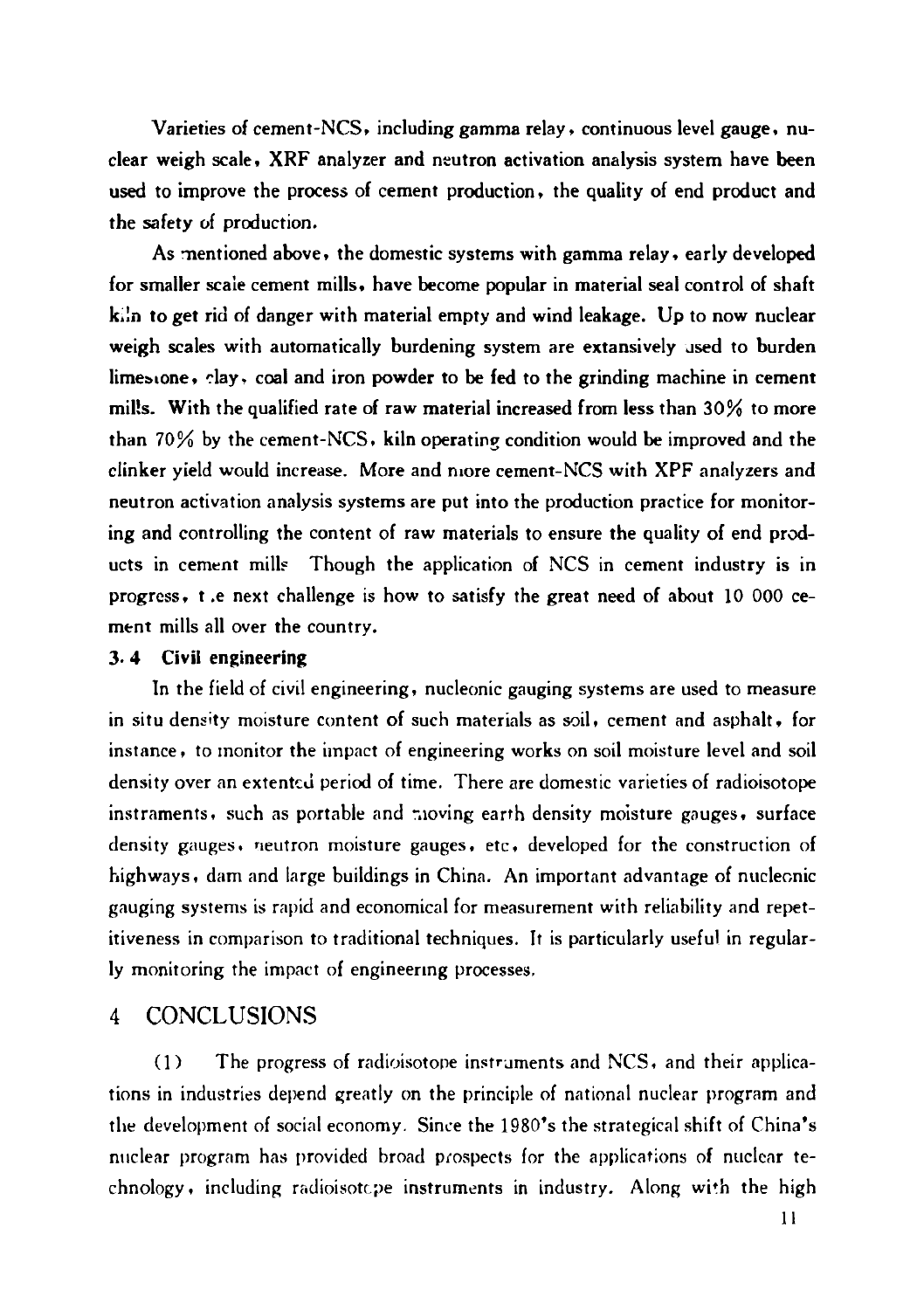speed growth of national economy there are continuous demands for radioisotope instruments and NCS to promote technological transformation of traditional industries and technical progress in industrial production and to realize the modernization and optimization of technological process. Therefore, the potential for market and application of such products is great in China.

 $(2)$ Radioisotope instruments have gained widespread acceptance through the evidence of technical and economic benefits and their adaptability is now recognized. It is necessary for actual instruments to become routine products available on industrial scale in domestic market. Establishment of technical standards of the current domestic products is under consideration in order to improve the stability and reliability of instrument performance. More streamlined and stringent licensing regulations have been introduced to carry out fully validated applications and to ensure radiation safety in industry.

Sustained efforts for the development of more sophisticated products in  $(3)$ accordance with the features of Chinese industries are required to upgrade current products. Increasing emphasis is now being placed on the development of low cost NCS suitable for smaller scale industries which are more common in China. There is a trend towards the combination of nuclear and ralated non-nuclear techniques to advance measurement performance of radioisotope instruments with multiplication and intellectualization by electronics and computers for widening the scope of application in industry.

 $(4)$ Apart from the import of industrial complete set and technology, extensive international technical and economical cooperation is being strengthened in view of learning advanced achievement and exprience from abroad. This is opening up further oppotunities for current domestic products, more sophisticated innovations and the scope of their applications to bridge the gap between China and economically developed countries in the world.

#### **REFERENCES**

- [1] Lü Yanxiao. Proceedings of Pan-Pacific Conference X--Business, Economic, Technological and Educational Exchange - Pan-Pacific Business Association - State Science and Technology Commission of China and Ministry of Foreign Trade and Economic Cooperation of China, Beijing, 10-12 June 1993, 351
- [2] Zhu Zhihong. Nuclear Electronics & Detection Technology, 1990, 10 (5) + 288 (in Chinese)
- [3] Lij Yanxiao, Cai Shanyu, Wang Yishan, Xiao Lun. Proceedings of 9th Pacific Basin Nuclear Conference, Sydney, Australia, Australian Nuclear Association Inc. 1 + 65, 1~6May 1994.
- [4] Dang S.Q. Report of the lst National Co-ordinators Meeting for Nucleonic Control Systems and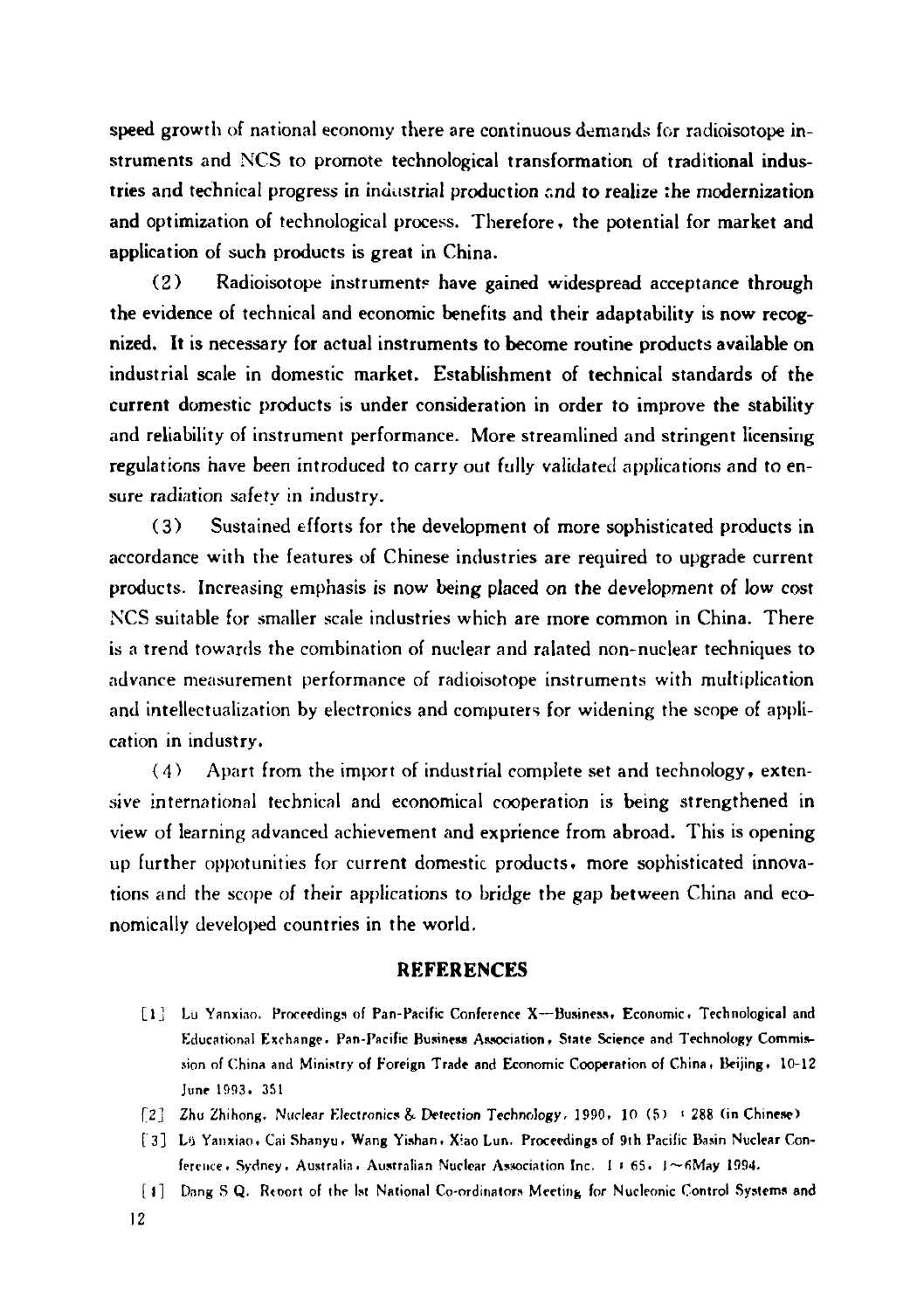Tracer Technology (RCA/IAEA), Australia, 1993. Annex 8

- [5] Shen Wenjin. Journal of Isotopes, 1991, 4 (4) : 251 (in Chinese)
- [6] Ruan Haibo, Xing Zhenhua, Wang Xinkun. Report of IAEA/RCA Regional Workshop on Nucleonic Control Systems in the Steel Industry, Shanghai, 1990
- [7] Lin Luxing. Nuclear Electronics & Detection Technology, 1990, 10 (1) + 59 (in Chinese)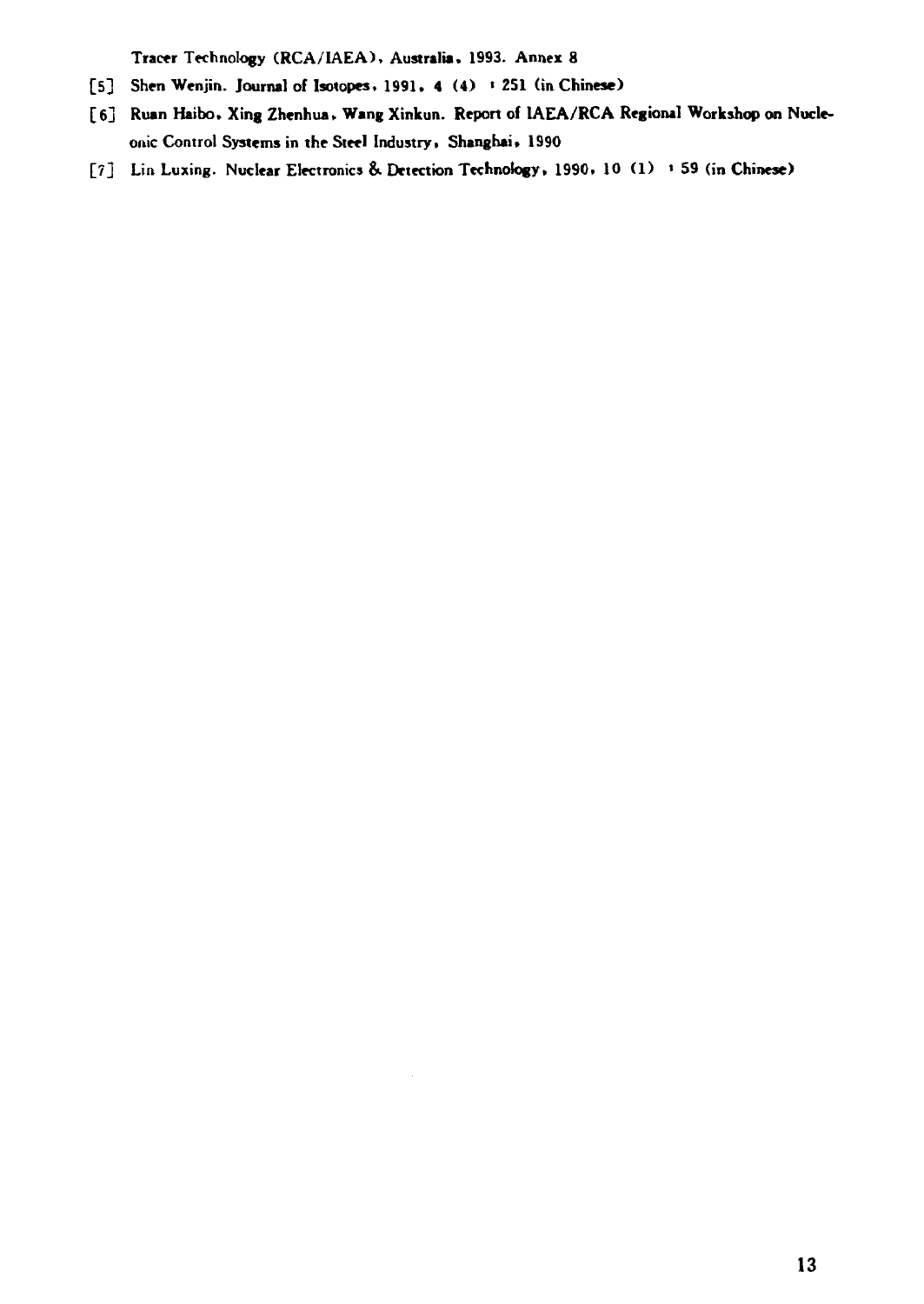## (京) 新登字 077号

#### 图书在版编目 (CIP) 数据

放射性同位素工业仪表在我国的发展与应用=DE-VELOPMENT AND APPLICATION OF INDUSTRIAL RADIOISOTOPE INSTRUMENTS IN CHINA/吕延晓 著. 一北京: 原子能出版社, 1994. 9

ISBN 7-5022-1247-7

I. 放… I. 吕… I. 放射性同位素-工业仪表-技术现 才犬 IV. TL8

中国版本图书馆 CIP 数据核字 (94) 第 08152 号

 $^{\prime\prime}$ 

原子能出版 出版发行 责任编辑:张铣清 社址: 北京市海淀区阜成路 43号 邮政编码: 100037 中国核科技报告编辑部排版 核科学技术情报研究所印刷 )并本 787×1092 1 16 · 印张 1/2 · 字数 12 千字 1994年9月北京第一版·1994年9月北京第一次印刷